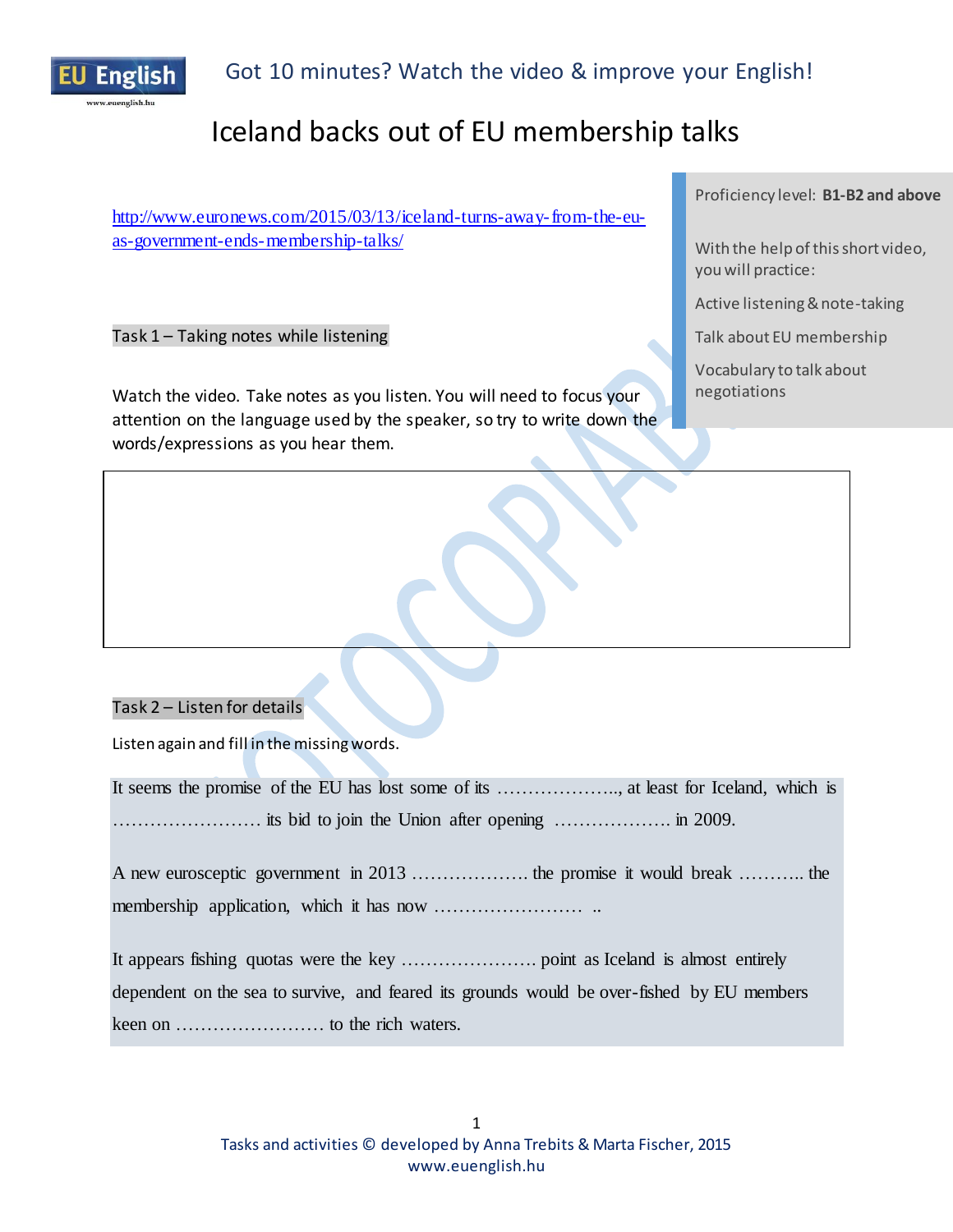# English

# Got 10 minutes? Watch the video & improve your English!

Recent opinion …………….. suggest popular support for the EU has also ………………., and membership is not a political high priority as Iceland struggles to get back on its ……….. after its banking collapse in 2008 and people's minds are focused on paying off loans.

| has extensive links with European markets that will continue. |  |  |  |  |  |  |  |
|---------------------------------------------------------------|--|--|--|--|--|--|--|

### Task 3 – Talking about negotiations

Which of the following words are synonymous when talking about negotiations.

enter into – resume – break off – complete - open – continue – reopen – conclude –

conduct – facilitate – start – abandon

### Task 4 – EU membership: from applicant country to member state

Put the following steps towards EU membership in the correct order.

- $\Box$  Ratification of accession treaty by the candidate country and EU member states
- $\Box$  Application for membership addressed to the Council
- $\Box$  Accession negotiations begin between the EU and the applicant
- D Membership
- **Screening of the 'acquis' (EU legislation)**
- Conclusion of accession negotiations
- $\Box$  Commission issues favorable opinion on the application for membership